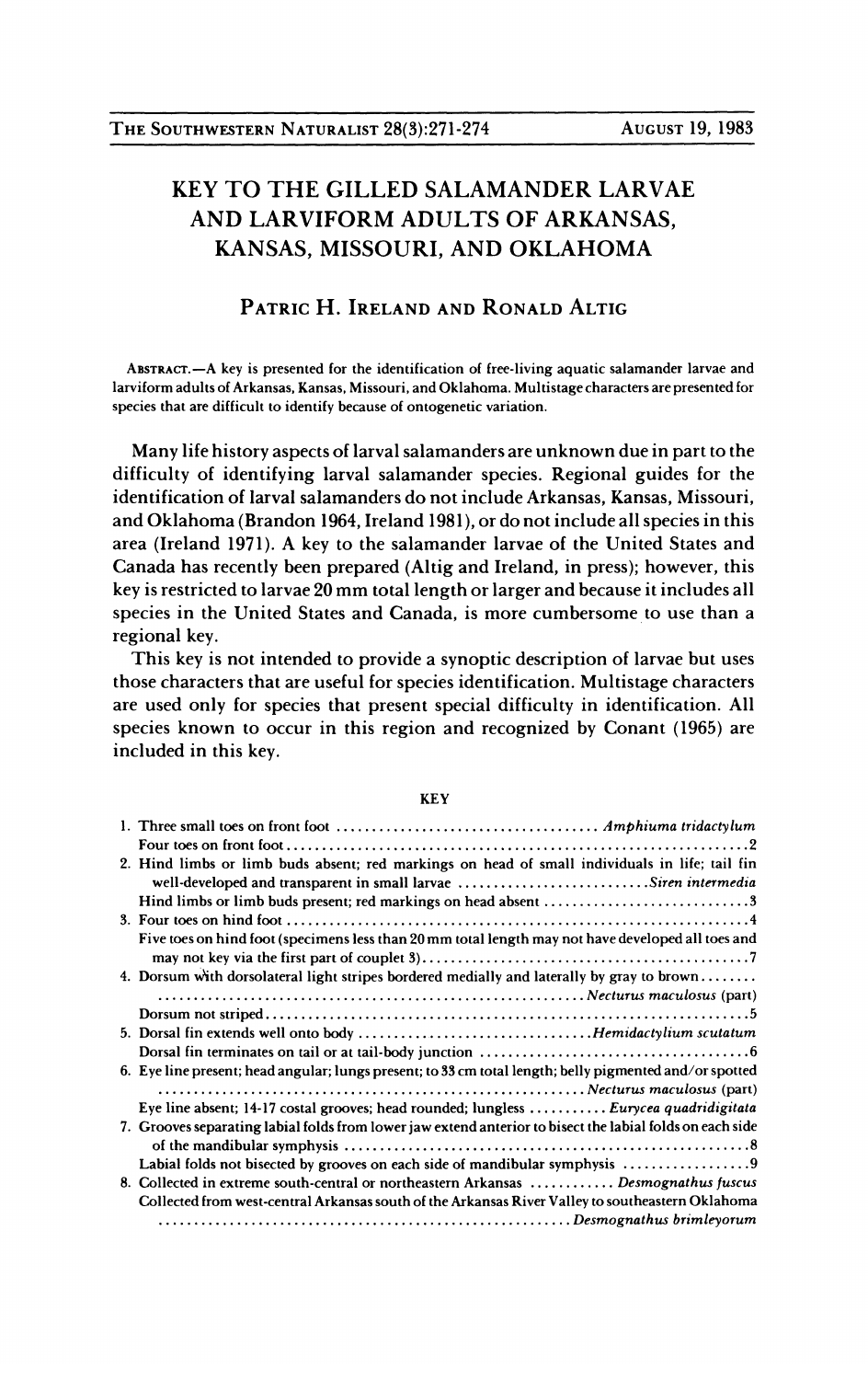

| 9. Body robust with loose skin folds; large lateral folds at least in large specimens; 1 gill slit open low |  |  |  |
|-------------------------------------------------------------------------------------------------------------|--|--|--|
| on neck; to 68 cm total length.<br>. Cryptobranchus alleganiensis                                           |  |  |  |
| Not as above                                                                                                |  |  |  |
| 10. Lungless; tail fin terminates on tail or tail-body junction .                                           |  |  |  |
| Lunged; tail fin terminates on body (except during metamorphosis)                                           |  |  |  |
| . Sixteen or more costal grooves.                                                                           |  |  |  |
| Fifteen or fewer costal grooves                                                                             |  |  |  |
| 12. Sixteen-19 costal grooves; 4-6 costal folds between adpressed limbs; tail fin high; eyes small,         |  |  |  |
| especially in larger larvae; collected from caves or cave-associated waters; ventrolateral pigmenta-        |  |  |  |
| tion like Fig. 1 E<br>. Typhlotriton spelaeus                                                               |  |  |  |
| Not as above                                                                                                |  |  |  |
| 3. Eighteen-20 (usually 19) costal grooves; venter gray or yellow in life; dorsum striped at low            |  |  |  |
| magnification; head slightly wider than neck; tail without dorsal stripe; larger individuals with           |  |  |  |
| . . Eurycea multiplicata<br>dorsal body stripe; dorsolateral pigmentation like Fig. 1 A                     |  |  |  |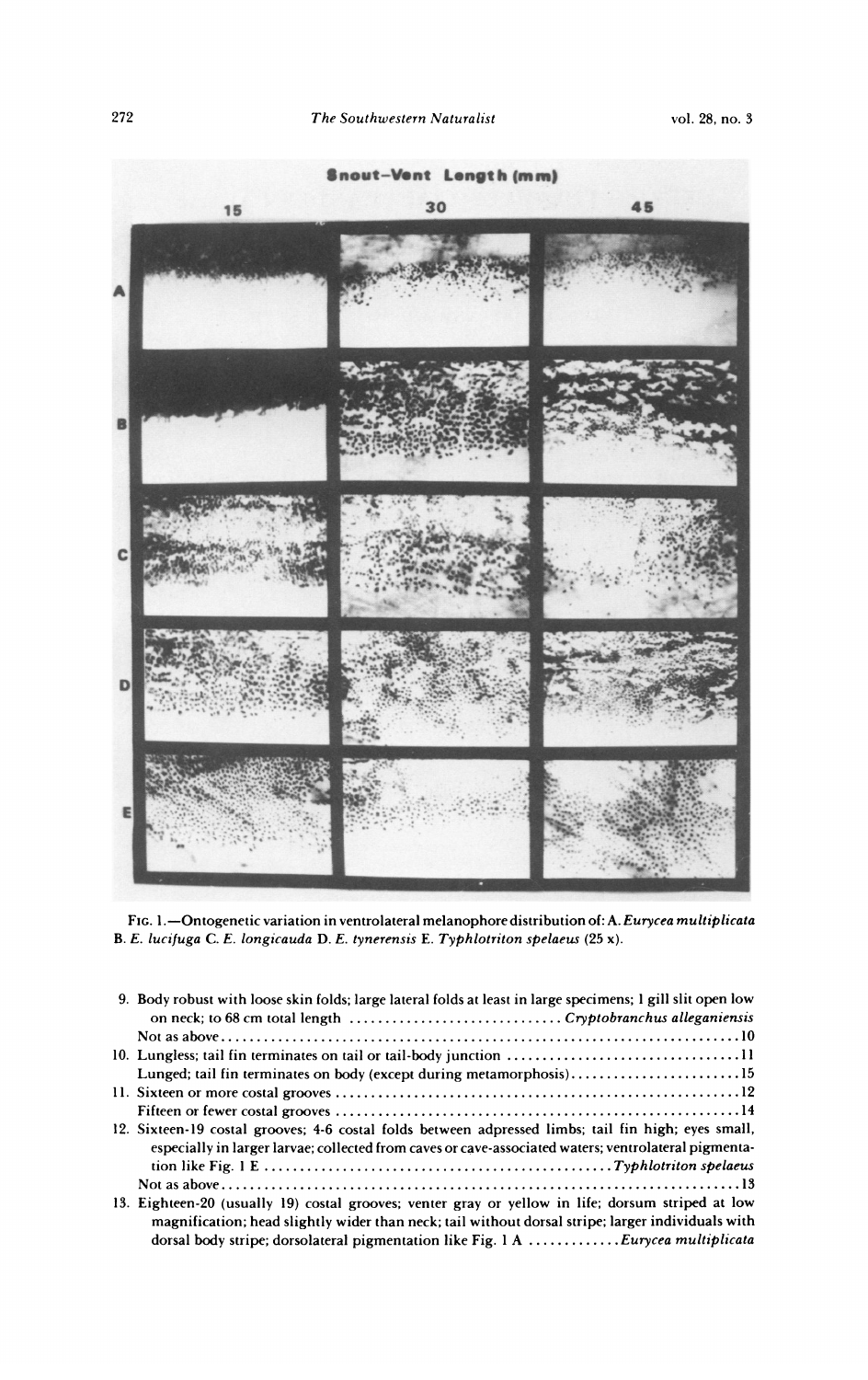

FIG. 2.-Ontogenetic variation in chin pigmentation of larval Eurycea longicauda and E. lucifuga.

| Nineteen to 21 costal grooves (usually 20; venter cream in life; head not wider than neck; body<br>slender; dorsum reticulated at low magnification; dorsal tail stripe present; dorsolateral pigmen- |  |
|-------------------------------------------------------------------------------------------------------------------------------------------------------------------------------------------------------|--|
| 14. Gular pigmentation extends medially immediately in front of first gill, except in smallest individu-                                                                                              |  |
| als (Fig. 2); ventral surface of hind feet pigmented; costal grooves 14-16 (usually 15); dorsolateral                                                                                                 |  |
| Gular pigmentation not extending medially in front of first gill, except in small individuals where                                                                                                   |  |
| gular pigmentation extends posteriorly from mandibular symphysis (Fig. 2); ventral surface of                                                                                                         |  |
| hind feet not pigmented or lightly pigmented in larger individuals; costal grooves 13-15 (usually                                                                                                     |  |
| 14); dorsolated pigmentation like Fig. 1 CEurycea longicauda                                                                                                                                          |  |
| 15. Four gill slits open unless partially metamoprhosed; keratinized dental sheath absent; head not                                                                                                   |  |
| significantly wider than body; body slender; skin in larger specimens may be granular                                                                                                                 |  |
| Three gill slits open unless partially metamorphosed; keratinized dental sheath usually present;                                                                                                      |  |
| head wider than body; head appears large and body chunky; skin always smooth 16                                                                                                                       |  |
| 16. Toes flattened with a slight flange along each side; to 20 cm total length                                                                                                                        |  |
|                                                                                                                                                                                                       |  |
|                                                                                                                                                                                                       |  |
| 17. Ten-11 costal grooves; dark midventral and ventrolateral stripes; body and tail banded dorsally                                                                                                   |  |
|                                                                                                                                                                                                       |  |
| Eleven-15 costal grooves; without dark midventral and ventrolateral bands (small individuals with                                                                                                     |  |
|                                                                                                                                                                                                       |  |
|                                                                                                                                                                                                       |  |
|                                                                                                                                                                                                       |  |
|                                                                                                                                                                                                       |  |
|                                                                                                                                                                                                       |  |
| 20. Squarish dark dorsal blotches separated by vertical light bars  Ambystoma texanum                                                                                                                 |  |
| Numerous irregular poorly defined bilaterally paired cream-yellow (in life) dorsal blotches; col-                                                                                                     |  |
|                                                                                                                                                                                                       |  |
|                                                                                                                                                                                                       |  |